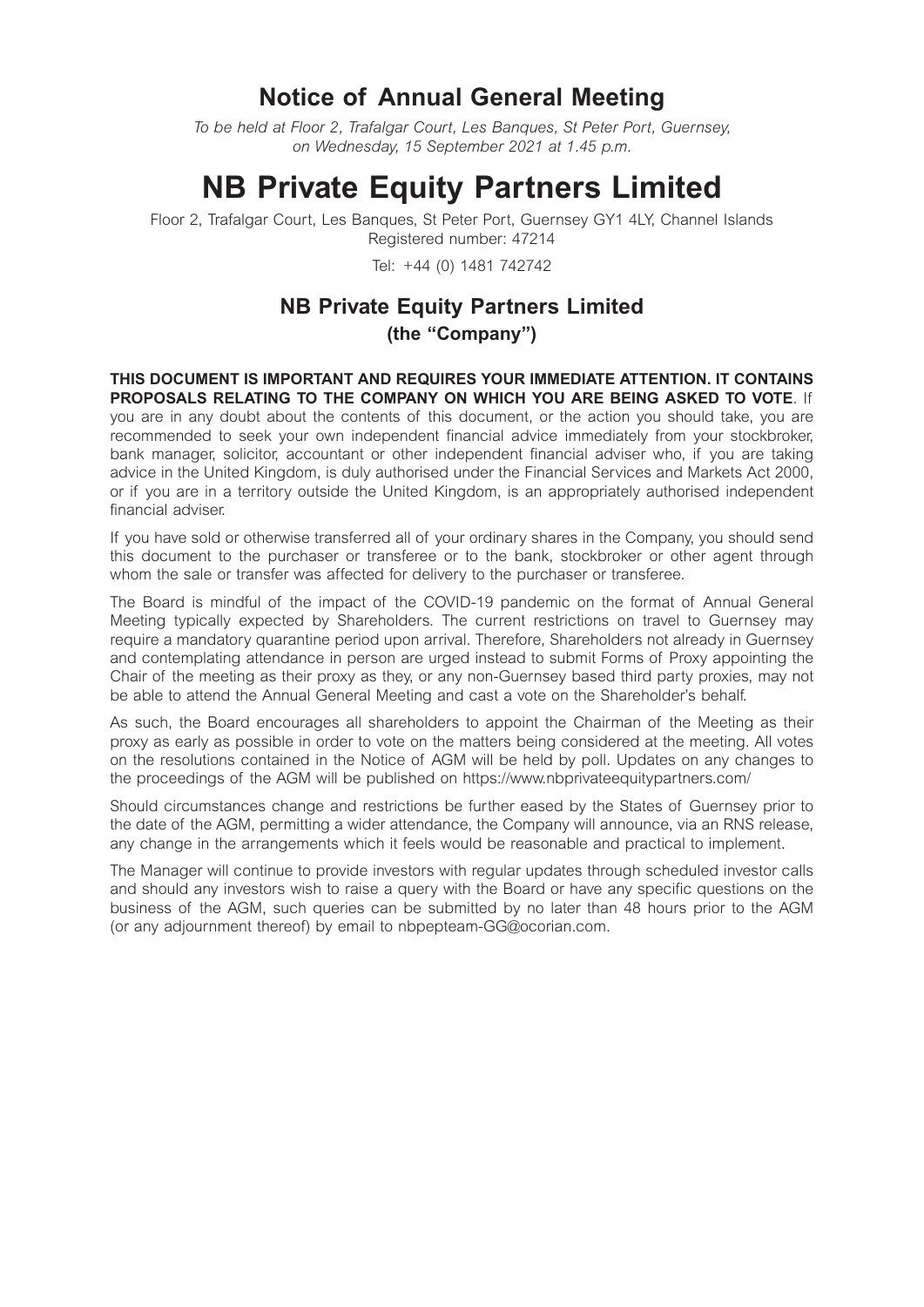NOTICE is hereby given that the annual general meeting ("**Annual General Meeting**" or "**AGM**") of the Company is to be held at Floor 2, Trafalgar Court, Les Banques, St Peter Port, Guernsey, on Wednesday, 15 September 2021 at 1.45 p.m. for the transaction of the following business:

# **Ordinary Resolutions**

To be proposed as ordinary resolutions:

- 1. That the Audited Financial Statements, the Directors' report, and the auditor's report for the financial year ended 31 December 2020 be received and considered.
- 2. That the Directors' remuneration for the financial year ended 31 December 2020 as provided in the Directors' report be approved.
- 3. That William Maltby as a Director of the Company, retiring in accordance with the AIC Code be re-elected.
- 4. That John Falla as a Director of the Company, retiring in accordance with the AIC Code be re-elected.
- 5. That Trudi Clark as a Director of the Company, retiring in accordance with the AIC Code be re-elected.
- 6. That Wilken von Hodenberg as a Director of the Company, retiring in accordance with the AIC Code be re-elected.
- 7. That Louisa Symington-Mills as a Director of the Company, retiring in accordance with the AIC Code and Article 26.2 of the Company's Articles of Incorporation be re-elected.
- 8. That KPMG Channel Islands Limited, who have indicated their willingness to continue in office, be re-appointed as auditors of the Company and to hold office from the conclusion of this AGM until the conclusion of the next AGM to be held in 2022.
- 9. That the Directors be authorised to determine the remuneration of KPMG Channel Islands Limited.
- 10. That the interim dividend of \$0.31 cents per share in respect of the period 1 July 2020 to 31 December 2020 and the interim dividend of \$ 0.41 cents per share in respect of the period 1 January 2021 to 30 June 2021, declared by the Company, be ratified and approved.

# **Special Resolutions**

To be proposed as special resolutions:

- 11. That the Company be and is hereby authorised, in accordance with section 315 of the Companies (Guernsey) Law, 2008, as amended (the "**Companies Law**"), subject to the Listing Rules made by the United Kingdom Financial Conduct Authority and all other applicable legislation and regulations, to make market acquisitions (within the meaning of section 316 of the Companies Law) of its own Class A Shares (as defined in the Company's Articles of Incorporation) which may be cancelled or held as treasury shares, provided that:
	- i. the maximum number of Class A Shares authorised to be purchased under this authority shall be 7,009,473 Class A Shares (being 14.99 per cent. of the Class A Shares in issue (excluding Class A Shares held in treasury)) as at the Latest Practicable Date;
	- ii. the minimum price (exclusive of expenses) which may be paid for a Class A Share is US\$0.01;
	- iii. the maximum price (exclusive of expenses) which may be paid for a Class A Share shall be not more than an amount equal to the higher of: (a) 5 per cent. above the average mid-market value of the Class A Shares on the regulated market where the repurchase is carried out for the five business days prior to the day the purchase is made; and (b) the higher of: (i) the price of the last independent trade; and (ii) the highest current independent bid price, in each case on the regulated market where the purchase is carried out; and

such authority to expire on the date which is 15 months from the date of passing of this resolution or, if earlier, at the end of the Annual General Meeting of the Company to be held in 2022 (unless previously renewed, revoked or varied by the Company by special resolution)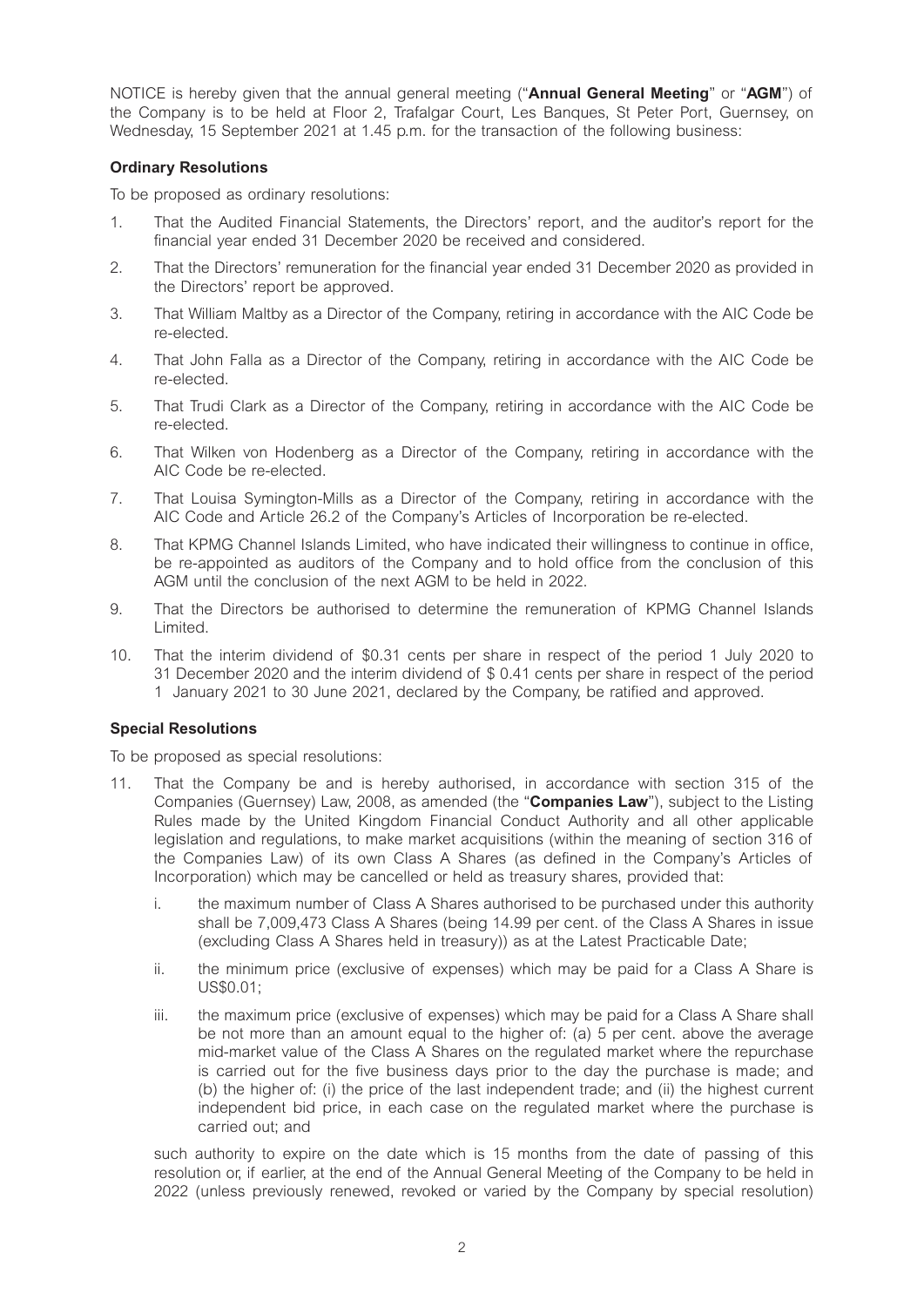save that the Company may make a contract to acquire Class A Shares under this authority before its expiry which will or may be executed wholly or partly after its expiration and the Company may make an acquisition of Class A Shares pursuant to such a contract.

- 12. That the Directors be and are hereby authorised, pursuant to Article 5.7 of the Articles of Incorporation, to allot and issue or make offers or agreements to allot and issue, grant rights to subscribe for, or to convert any securities into, Class A Shares (including by way of sale of Class A Shares from treasury) ("**Relevant Securities**") for cash up to the aggregate number of Class A Shares equal to 4,671,426 (being 9.99 per cent. of the Class A Shares in issue as at the Latest Practicable Date) (excluding any Class A Shares held in treasury and after giving effect to the exercise of any warrants, options or other convertible securities outstanding as at such date) as if Article 5.2 of the Articles did not apply to any such allotment and issue, such authority to expire on the date which is 15 months from the date of the passing of this resolution or, if earlier, at the end of the Annual General Meeting of the Company to be held in 2022 (unless previously renewed, revoked or varied by the Company by a special resolution) save that the Company may, before such expiry, make an offer or agreement which would or might require Relevant Securities to be allotted and issued after such expiry and the Directors may allot and issue Relevant Securities in pursuance of such an offer or agreement as if the authority conferred by this resolution had not expired.
- 13. That, in accordance with Section 42 of the Law, the new articles of the Company (as produced to the meeting and signed by the Chairman of the Meeting for the purposes of identification) be and are hereby approved and adopted as the new articles of incorporation of the Company in substitution for and to the exclusion of the existing articles of incorporation of the Company.

BY ORDER OF THE BOARD

Ocorian Administration (Guernsey) Limited Company Secretary

Floor 2 Trafalgar Court Les Banques St Peter Port Guernsey GY1 4LY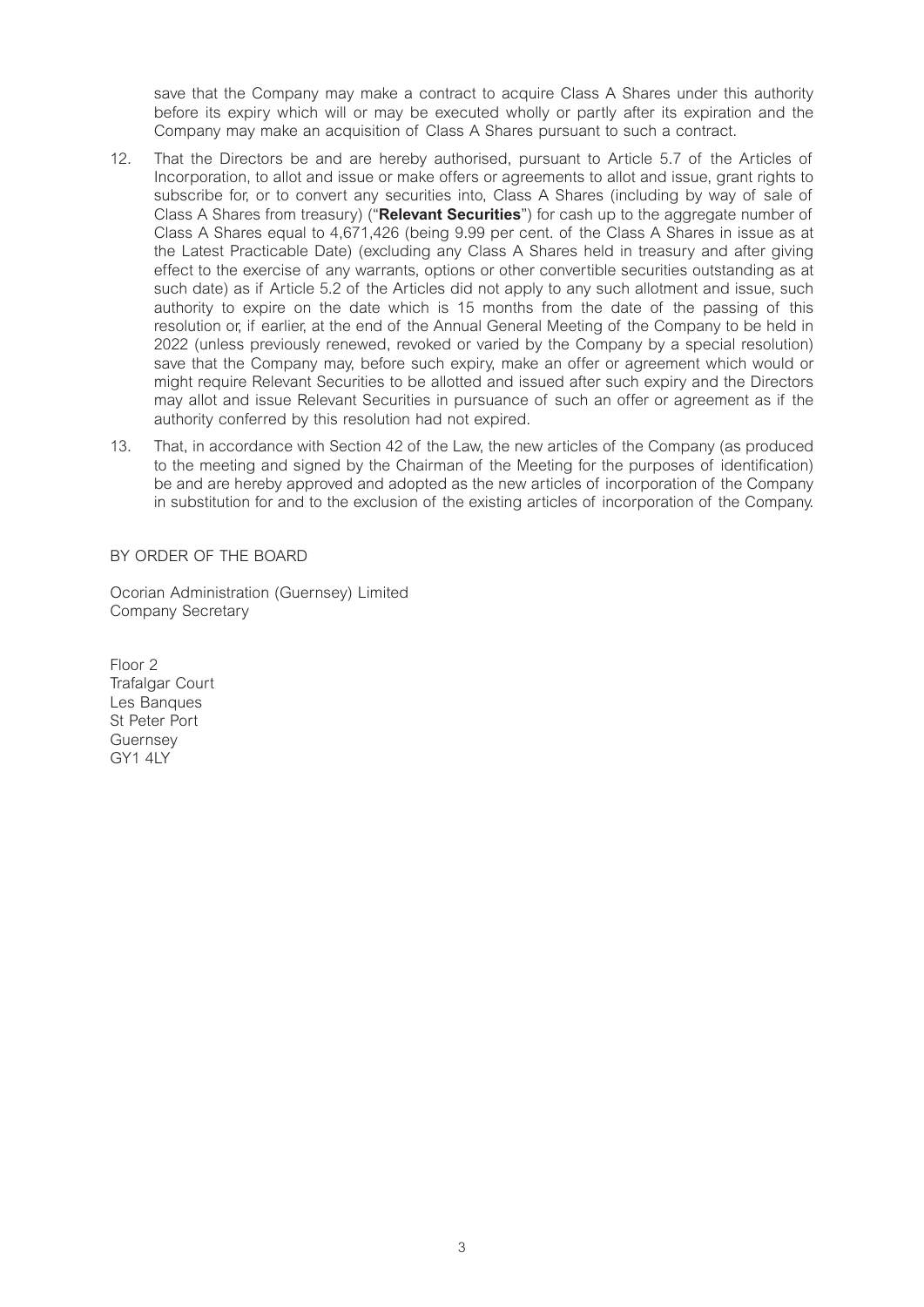#### **EXPLANATORY NOTES:**

#### *Ordinary Resolutions*

#### **Annual Report and Accounts – resolution 1:**

For each financial year the Directors are required to lay the audited accounts and the reports of the Directors and auditors to Shareholders at the Annual General Meeting. Shareholders will be asked to receive and consider the Annual Report and audited accounts for the financial year to 31 December 2020, together with the Reports of the Directors and Auditors thereon.

# **Directors' remuneration report – resolution 2:**

Guernsey-registered companies are not obliged to prepare and publish a Directors' Remuneration Report. However, the Company has included details of its Directors' remuneration within the Annual Report and Accounts and an ordinary resolution will be put to Shareholders seeking approval of the Directors' remuneration. The shareholder vote will be advisory only, but the Directors of the Company will take the outcome of the vote into consideration when reviewing and setting the Company's remuneration policy.

Furthermore, a proposed amendment to the Articles of the Company will incorporate some change to Director powers in setting the Director remuneration policy in each calendar year, subject to some restrictive terms. This will be noted in more detail later in the explanatory notes.

# **Election of Directors – resolutions 3, 4, 5, 6 & 7:**

In accordance with Article 26.2 of the Articles, at each AGM each Non-Independent Director shall retire and any Independent Director is subject to retirement by rotation at intervals of no more than three years together with such further Independent Directors as would bring the total number of Directors retiring at each annual general meeting to not greater than one third of the number of Directors in office as at the date of the relevant notice of annual general meeting. The Board has decided however that all directors should retire every year and, if appropriate, seek re-election to the Board as this is in accordance with the AIC Code.

An evaluation of the performance of the individual Directors was undertaken by the then incumbent Directors, prior to the appointment of Ms Symington-Mills. This evaluation took the form of questionnaires and discussions to determine effectiveness and performance in various areas. Following this formal evaluation, the Chairman of the Meeting confirmed that the performance of each of the Directors continues to be effective and demonstrate commitment to their respective roles. The Board, therefore, believes that each of the Directors standing for re-election should be elected as there is a good mix of skills and this is demonstrated by the biographies contained in the Annual Report, published on 21 April 2021 and the Q1 2021 Quarterly Report, published on 18 June 2021, which details the biography of Ms Symington-Mills.

# **Appointment and remuneration of the Auditors – resolutions 8 & 9:**

KPMG Channel Islands were reappointed as Statutory Auditors following an audit tender process undertaken in 2019. Shareholders will be asked to confirm the re-appointment of KPMG Channel Islands Limited as the Company's auditors until the conclusion of the next Annual General Meeting to be held in 2022 and to grant authority to the Directors to determine their remuneration.

# **Approval of Interim Dividends – resolution 10:**

Interim dividends do not require shareholder approval under the Companies Law or the Articles of the Company; however, in line with the Pensions & Investment Research Consultants Ltd guidance, the Board wishes to afford the Shareholders the ability to ratify and approve the interim dividends paid in respect of the periods 1 July 2020 to 31 December 2020 and 1 January 2021 to 30 June 2021. As the interim dividends have already been declared and paid, this is an advisory rather than a binding vote.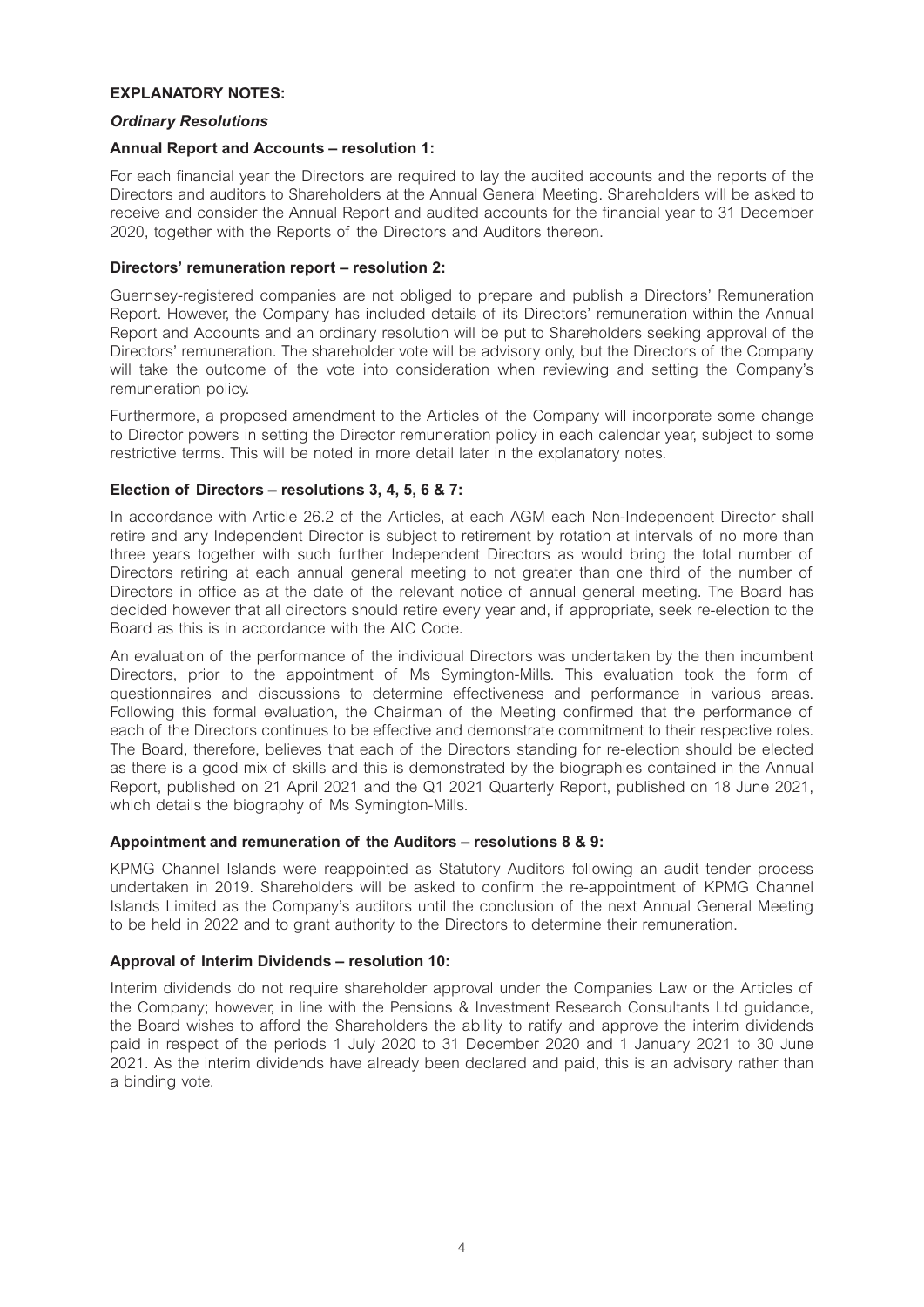# *Special Resolutions*

# **Authorising the Company to purchase its own shares – resolution 11:**

Resolution 11 gives the Company authority to buy back its own ordinary shares in the market as permitted by the Companies Law. The authority limits the number of shares that could be purchased to a maximum number of Class A Shares equal to 7,009,473 Class A Shares (being 14.99 per cent. of the Class A Shares in issue) (excluding Class A Shares held in treasury) as at the Latest Practicable Date, and also sets minimum and maximum prices. This authority will expire on the date which is 15 months from the date of passing of this resolution or, if earlier, at the end of the Annual General Meeting of the Company to be held in 2022.

The authority will be exercised only if the Directors believe that to do so would be in the interests of shareholders generally.

Any shares so purchased would be at a discount to Net Asset Value per share and therefore accretive to the Net Asset Value per share for remaining Shareholders.

# **Disapplication of pre-emption rights – resolution 12:**

Resolution 12 will give the Directors authority to allot and issue or make offers or agreements to allot and issue, grant rights to subscribe for, or to convert any securities into, Class A Shares (including by way of sale of Class A Shares from treasury) for cash without complying with the pre-emption rights contained in Article 5.2 of the Articles in certain circumstances. This authority empowers the Directors to allot and issue or make offers or agreements to allot and issue, grant rights to subscribe for, or to convert any securities into, Class A Shares up to an aggregate number of Class A Shares as equal to 4,671,426 Class A Shares (representing 9.99 per cent. of the Class A Shares in issue) (excluding Class A Shares held in treasury) as at the Latest Practicable Date. This authority will expire on the date which is 15 months from the date of passing of this resolution or, if earlier, at the end of the Annual General Meeting of the Company to be held in 2022.

The Board considers that it is in the best interests of the Company and its Shareholders generally that the Company should seek the maximum authority generally supported by the pre-emption guidelines and have the flexibility conferred by resolution 12 to conduct a pre-emptive offering without complying with the requirements of the pre-emption provisions contained in the Articles and to finance business opportunities quickly and efficiently when they arise in line with the Company's strategy for growth.

Any Class A Shares issued pursuant to this authority would be issued at a premium to the Net Asset Value per Class A Share.

# **Amended Articles of Incorporation – resolution 13:**

#### *Location Of Meetings Held Remotely*

The Companies Law was recently amended by the Companies (Guernsey) Law, 2008 (Miscellaneous Amendments) Ordinance, 2021 (the Ordinance) (the "**Law**") to, amongst other things, allow greater flexibility in relation to the holding of meetings. The Law permits a company's memorandum of incorporation (Memorandum), articles of incorporation or a resolution of its board of directors to stipulate where such board meeting is deemed to take place (in the absence of which, the meeting will be deemed to be held in the place in which the Chairman is present).

Resolution 13 will enable Directors to determine the location in which a board meeting is recorded held, when all participants have joined the meeting remotely. Given the ongoing impacts of the COVID-19 pandemic, the Board feel that such changes to the Company's articles will enable greater flexibility and convenience for convening meetings of the Board of Directors.

If a Shareholder meeting is held through electronic means it will continue to be deemed to be held at the place where the Chairman of that shareholders' meeting is present.

#### *Director Remuneration*

Resolution 13 will enable Directors from time to time, to determine the sum of fees for their services as Directors, provided that the aggregate amount paid in Directors' Remuneration shall not exceed £400,000 in any financial year, or such higher amount as may be determined from time to time by ordinary resolution of the Company.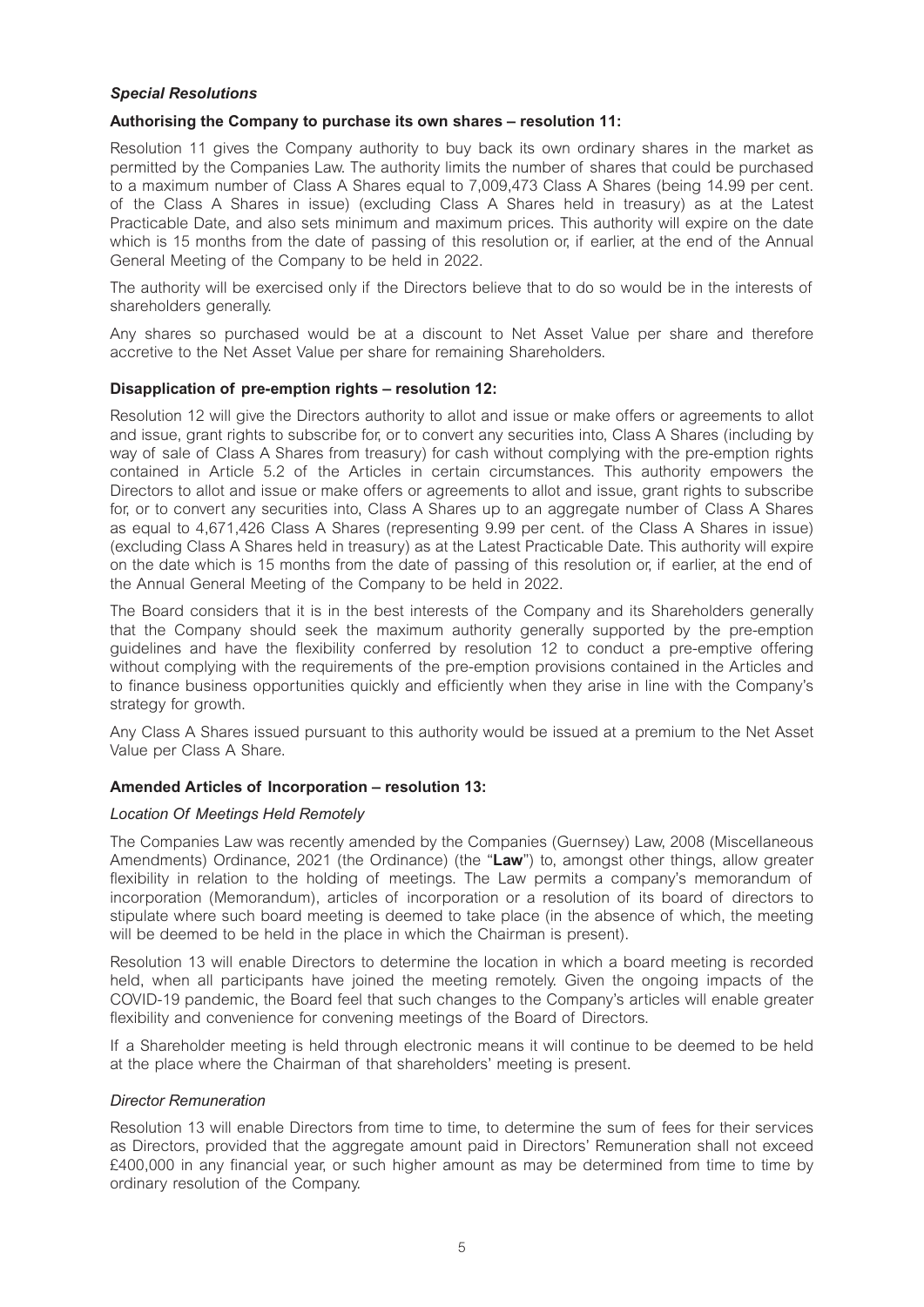The increase in the maximum aggregate remuneration which can be paid to Directors is required as a direct consequence of a change in a composition of the Board to be all independent directors. Mr Von Lehe, who is not seeking re-election, did not receive any remuneration for his office as director previously due to his connection to the Investment Manager.

A copy of the proposed amended articles can be obtained from the Company Secretary. Should you wish to request a copy of the proposed articles, please contact nbpepteam-GG@ocorian.com.

#### **Note from the Board:**

The Board considers that the Resolutions are in the best interests of the Company and its Shareholders as a whole. Accordingly, the Board unanimously recommends all Shareholders vote in favour of the Resolutions. The Directors who hold beneficial interests in Shares intend to do so in respect of their own beneficial holdings of Shares which, in aggregate, amount to 84,424 Shares, representing 0.17 per cent. of the issued share capital of the Company.

Information as to how to vote can be found in the notes below.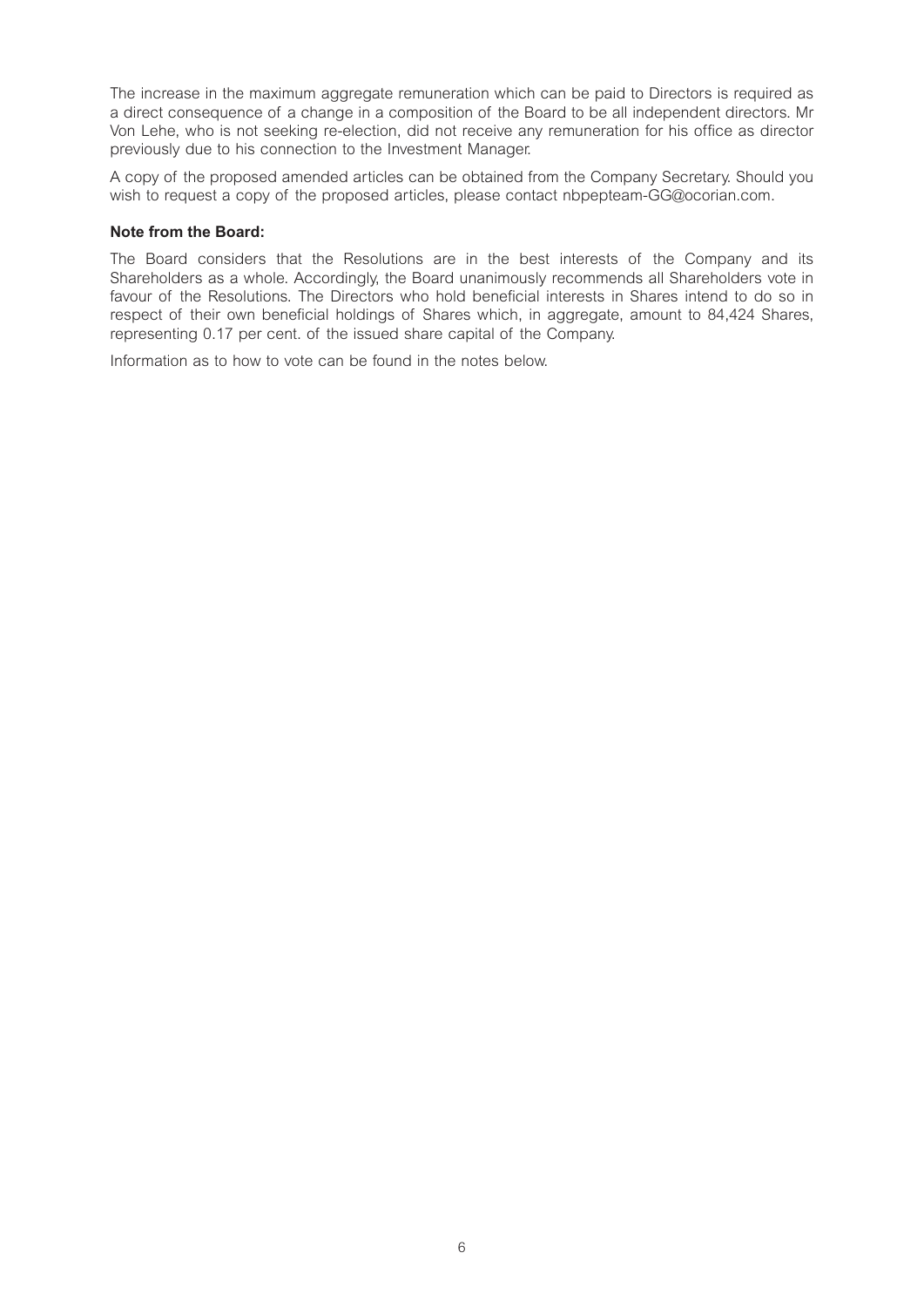#### **Notes to the Notice of the Annual General Meeting:**

- 1. For the purposes of this document "Latest Practicable Date" means 10 August 2021, being the latest practicable date prior to the date of this Notice of AGM.
- 2. In general, pursuant to the Articles:
	- (a) the Class A Shareholders shall have the right to receive notice of general meetings of the Company and shall have the right to attend and vote at all general meetings, provided that the Class A Shareholders shall have no right to vote on a 2022 ZDP or 2024 ZDP Liquidation Resolution or a 2022 ZDP or 2024 ZDP Reconstruction Resolution;
	- (b) except in the circumstances set out in Articles 4.8 and 4.10, Class B Shareholders shall not have the right to receive notice of or to attend or vote at any general meeting of the Company;
	- (c) except as set out in Articles 4.22 to 4.30, 2022 ZDP Shareholders shall not have the right to receive notice of or to attend or vote at any general meeting of the Company; and
	- (d) except as set out in Articles 4.30A to 4.30I, 2024 ZDP Shareholders shall not have the right to receive notice of or to attend or vote at any general meeting of the Company.
- 3. An ordinary resolution must be passed by a simple majority of the members entitled to vote and voting in person or by attorney or by proxy at the meeting.
- 4. A special resolution requires not less than 75 per cent. of the members entitled to vote and voting in person or by attorney or by proxy at the meeting.
- 5. A member who is entitled to attend and vote at the meeting is entitled to appoint another person as his proxy or attorney to exercise all or any of his rights to attend and to speak and vote at the meeting. A proxy or attorney need not be a member of the Company.
- 6. Submission of a proxy vote will not prevent a member from subsequently attending the meeting and voting in person if he so wishes. If you have appointed a proxy and vote at the meeting in person in respect of the Shares for which you have appointed a proxy, your proxy appointment in respect of those Shares will automatically be terminated. In the case of joint holders, the signature of only one of the joint holders is required on the Form of Proxy. Where more than one of the joint holder purports to appoint a proxy, only the appointment submitted by the more senior holder will be accepted. Seniority is determined by the order in which the names of the joint holders appear in the Company's register of members in respect of the joint holding (the first-named being more senior). Where a voting indication is given, your proxy must vote as directed. A vote withheld is not a vote in law, which means that the vote will not be counted in the calculation of votes for or against the resolution. If no voting indication is given, or if a discretionary vote is granted, your proxy will vote (or abstain from voting) at his or her discretion. Your proxy will vote (or abstain from voting) as he or she thinks fit in relation to every other matter which is put before the meeting.
- 7. You will not receive a hard copy proxy form for the 2021 AGM in the post. You can instead submit your proxy appointment and voting instruction electronically by accessing the shareholder portal at www.signalshares.com, logging in and selecting the 'Vote Online Now' link. You will require your username and password in order to log in and appoint and instruct a proxy. If you have forgotten your username or password you can request a reminder via the shareholder portal. If you have not previously registered to use the portal you will require your investor code ('IVC') which can be found on your share certificate or dividend notification. Proxy appointments should be submitted as early as possible and in any event, no later than 1.45 p.m. on Monday, 13 September 2021. You may request a hard copy proxy form directly from the Registrars, Link Group by emailing enquiries@linkgroup.co.uk or by post at Link Group , 10th Floor, Central Square, 29 Wellington Street, Leeds, LS1 4DL. To be valid, any hard copy proxy form must be received by post or (during normal business hours only) by hand at the Company's registrars, Link Group, 10th Floor, Central Square, 29 Wellington Street, Leeds, LS1 4DL by no later than 1:45 p.m. Monday, 13 September 2021, or, if the meeting is adjourned not less than 48 hours before the time appointed for holding adjourned meeting or, in the case of a poll taken more than 48 hours after it was demanded, 24 hours before the time appointed for the taking of a poll or, in the case of a poll taken not more than 48 hours after it was demanded, the time at which the poll was demanded, as the case may be, at which the person named in such instrument proposes to vote, otherwise the person so named shall not be entitled to vote in respect thereof. In calculating such 48 hour period referred to above, no account shall be taken of any part of a day that is not a Business Day. The Company will also accept Forms of Proxy deposited in accordance with the Articles. The Directors may, in their absolute discretion, elect to treat as valid any instrument appointing a proxy which is deposited later than 1.45 p.m. on Monday, 13 September 2021. If the Directors so elect, the person named in such instrument of proxy shall be entitled to vote. If you need help with voting online, or require a paper proxy form, please contact our Registrar, Link Group by email at enquiries@linkgroup.co.uk, or you may call Link on 0371 664 0391 if calling from the UK, or +44 (0) 371 664 0391 if calling from outside the UK. Calls are charged at the standard geographic rate and will vary by provider. Calls outside the United Kingdom will be charged at the applicable international rate; lines are open 9.00 a.m. to 5.30 p.m., Monday to Friday excluding public holidays in England and Wales.
- 8. To have the right to attend and vote at the meeting (and also for the purpose of calculating how many votes a member may cast on a poll) a member must have his or her name entered on the register of members not later than close of business on Monday, 13 September 2021. Changes to entries in the register after that time shall be disregarded in determining the rights of any member to attend and vote at the meeting.
- 9. The quorum for the meeting is two Shareholders present in person or by proxy and entitled to vote, unless the Company has only one Shareholder entitled to vote in which case the quorum shall be one Shareholder present in person or by proxy.
- 10. If within half an hour after the time appointed for the meeting a quorum is not present, the meeting shall stand adjourned to the same day in the next week (or if that date be a public holiday in the Island of Guernsey to the next working day thereafter) at the same time and place and no notice of such adjournment need be given. At any such adjourned meeting, one Shareholder present in person or by proxy shall be a quorum.
- 11. To allow effective constitution of the meeting, if it is apparent to the Chairman that no Shareholders will be present in person or by proxy, other than by proxy in the Chairman's favour, then the Chairman may appoint a substitute to act in his stead for any Shareholder, provided that such substitute proxy shall vote on the same basis as the Chairman of the Meeting.